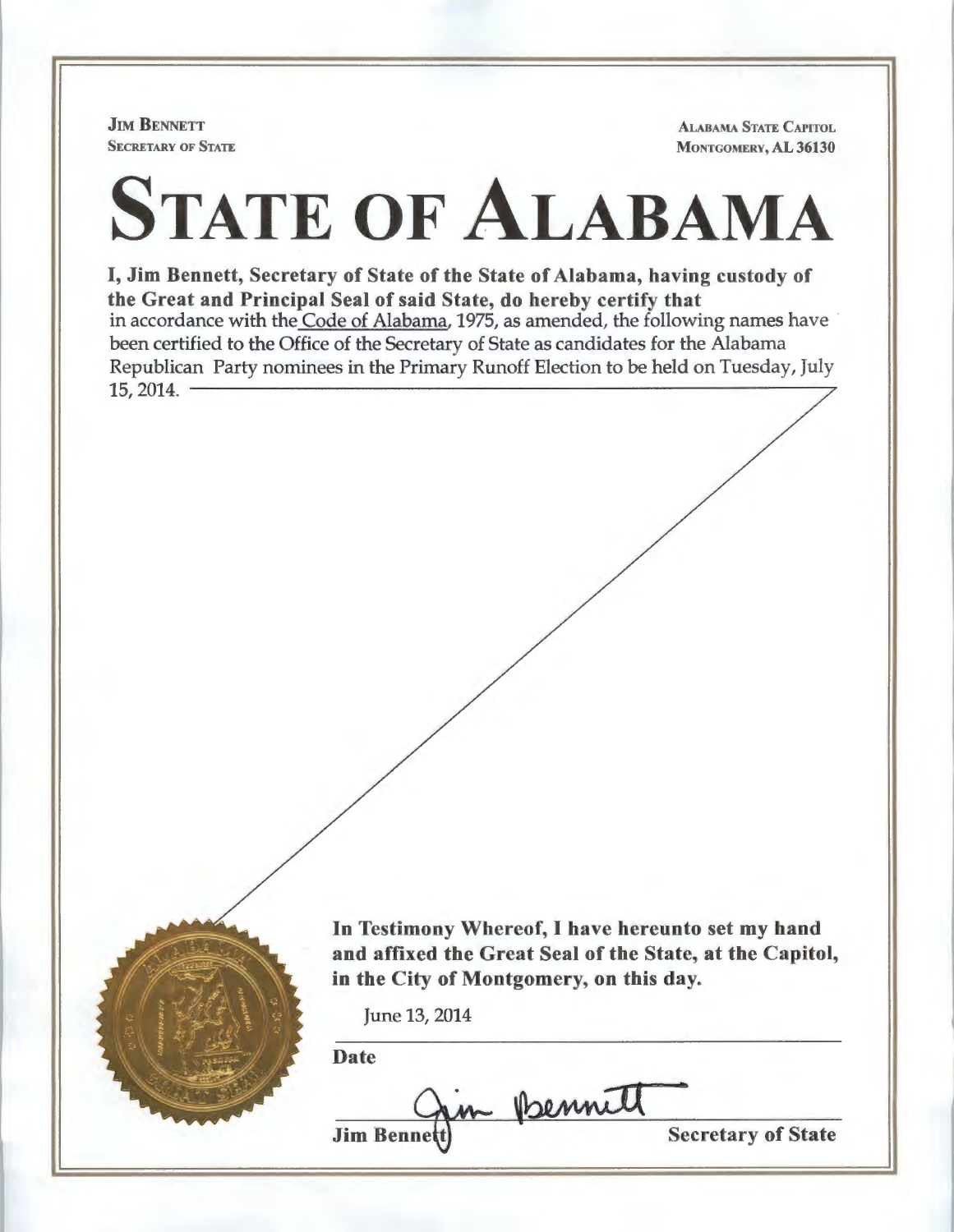$\frac{1}{2}$  $\cdot$ . )  $\mathcal{L}$ '?  $P_{E(f)}$ *JUN* <sup>I</sup>  $\frac{\text{SE}(f, t_f, t_f)}{f}$  $U_F$   $U_F$  $-1.4\%$ 

Tuesday, June 10, 2014

 $\overline{a}$ 

The Honorable Jim Bennett Office of the Secretary of State State Capitol Suite E-208 Montgomery, AL 36130

Dear Secretary Bennett:

The Alabama Republican Party herby certifies that the persons whose names appear on the following documents have qualified in the July  $15<sup>th</sup>$  Republican Primary run-off election

This certificate is subject to such disqualifications or corrective action as hereafter may be made.

Given under my hand. the tenth day of June 10, 2014.

 $-$ 

Bill Armistead Chairman Alabama Republican Party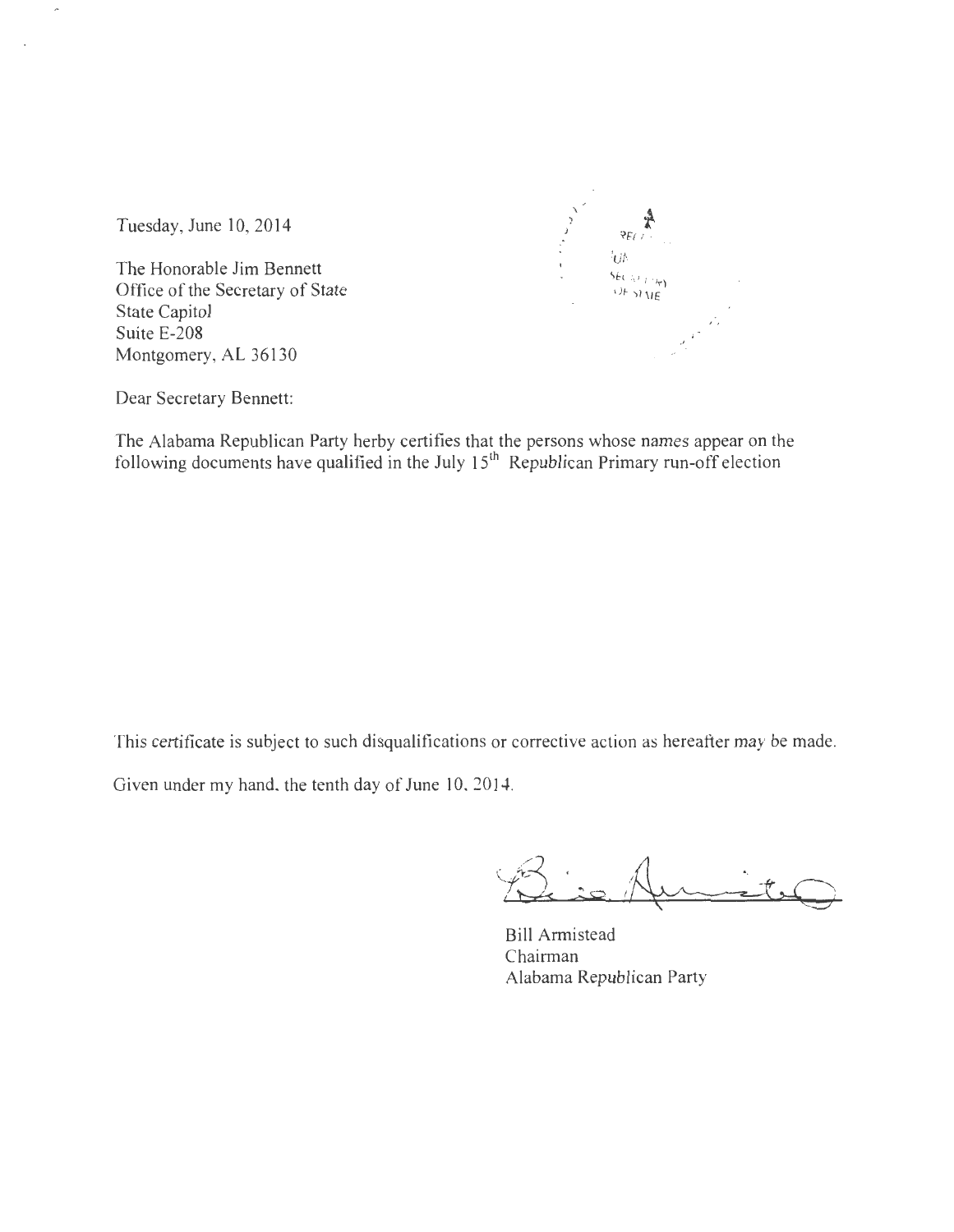The following race is being contested:

House District 1

,

 $\hat{\phantom{a}}$ 

Phillip Pettus Sterling "Josh" Statom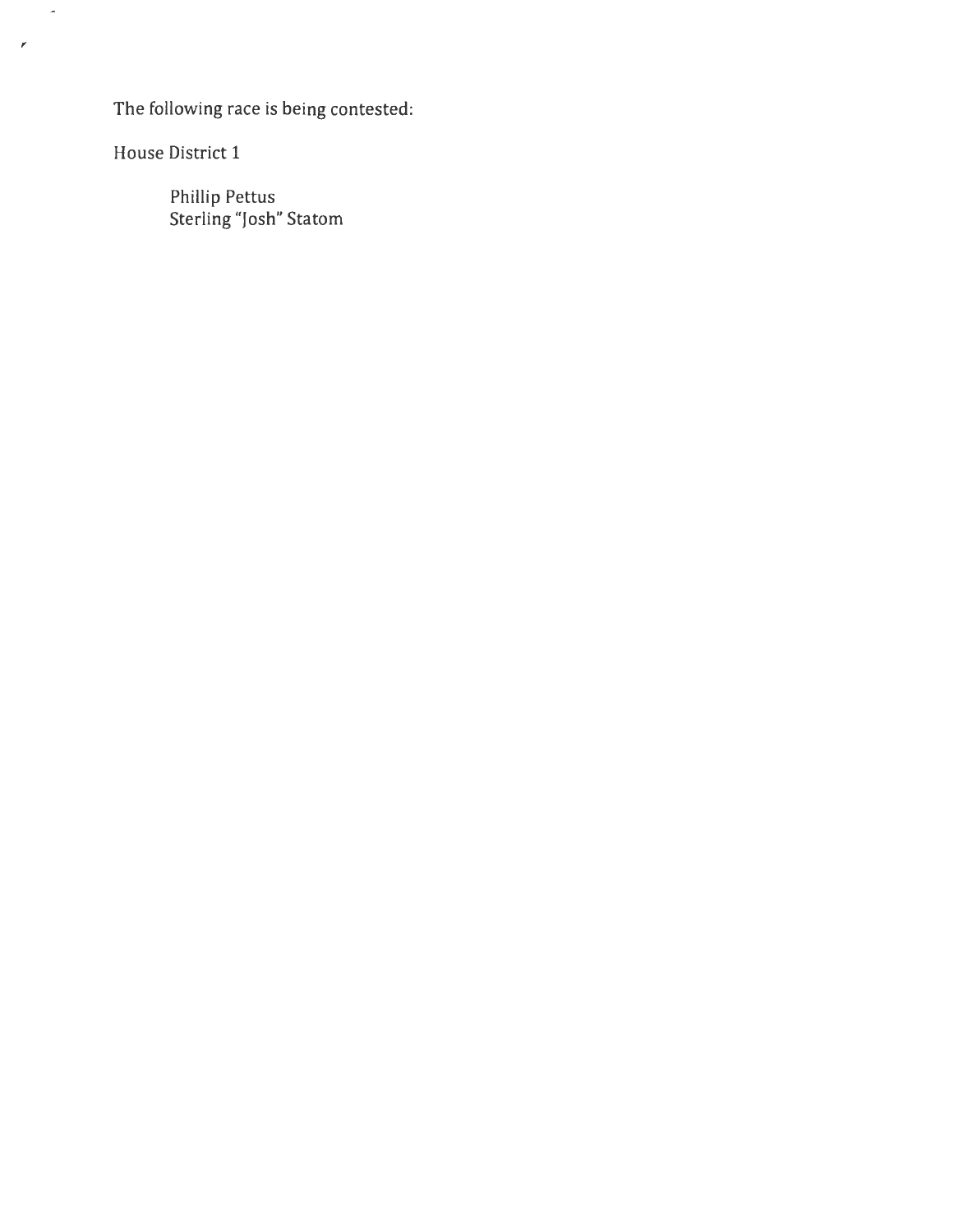## state canaladtes

| <b>Office</b>                    | <b>District</b> | Place | <b>Name</b>              |
|----------------------------------|-----------------|-------|--------------------------|
| <b>Public Service Commission</b> |                 | 2     | <b>Terry Dunn</b>        |
| <b>Public Service Commission</b> |                 | 2     | Chris "Chip" Beeker, Jr. |
| Secretary of State               |                 |       | <b>Reese McKinney</b>    |
| Secretary of State               |                 |       | <b>John Merrill</b>      |
| <b>State Auditor</b>             |                 |       | Dale Peterson            |
| <b>State Auditor</b>             |                 |       | Jim Zeigler              |
| <b>State House</b>               | 12              |       | Mac Buttram              |
| <b>State House</b>               | 12              |       | Corey Harbison           |
| <b>State House</b>               | 43              |       | <b>Arnold Mooney</b>     |
| <b>State House</b>               | 43              |       | Amie Beth Shaver         |
| <b>State Senate</b>              | $\mathbf{1}$    |       | <b>Tim Melson</b>        |
| <b>State Senate</b>              | $\mathbf{1}$    |       | <b>Chris Seibert</b>     |
| <b>State Senate</b>              | 17              |       | <b>Brett King</b>        |
| <b>State Senate</b>              | 17              |       | <b>Shay Shelnutt</b>     |
| <b>State Senate</b>              | 22              |       | <b>Greg Albritton</b>    |
| <b>State Senate</b>              | 22              |       | Harry D'Olive, Jr.       |
| <b>State Senate</b>              | 30              |       | Clyde Chambliss, Jr.     |
| <b>State Senate</b>              | 30              |       | Harris Garner            |
| <b>US House</b>                  | 6               |       | Paul DeMarco             |
| <b>US House</b>                  | 6               |       | <b>Gary Palmer</b>       |